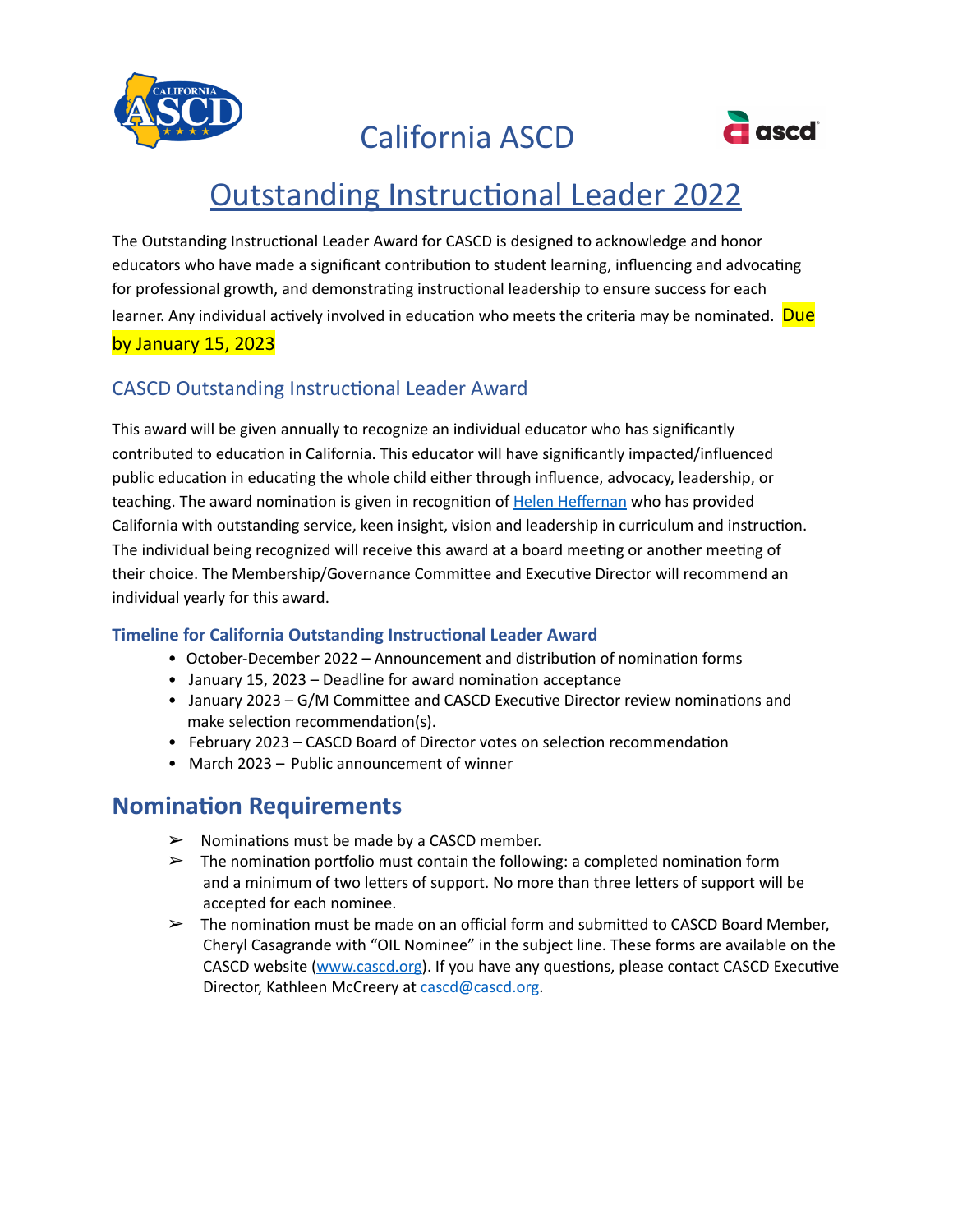#### **Selection Criteria**

To be considered for the Outstanding Instructional Educator Award, nominees must meet the following criteria:

- 1. Must be actively involved in the education field in California.
- 2. Must have demonstrated the vision, courage, leadership and commitment to the improvement of education in California that has resulted in the active promotion, and/or adoption of fundamental change(s) in statewide policies and/or practices in the field of education.
- 3. Must be a person whose contributions and reputation are widely known and respected within California.
- 4. Must be a person whose engaging and inspiring leadership motivates and impacts colleagues and community.
- 5. The person submitting this nomination must be a current member of CASCD.
- 6. Goals and contributions to the field of education by the nominee must be supportive of the vision, mission and goals of ASCD and/or CASCD.
- 7. Previous recipients of the Outstanding Instructional Leader Award are ineligible for nomination and selection.
- 8. It is expected that the recipient will make a commitment to receive the award in person at the designated award ceremony.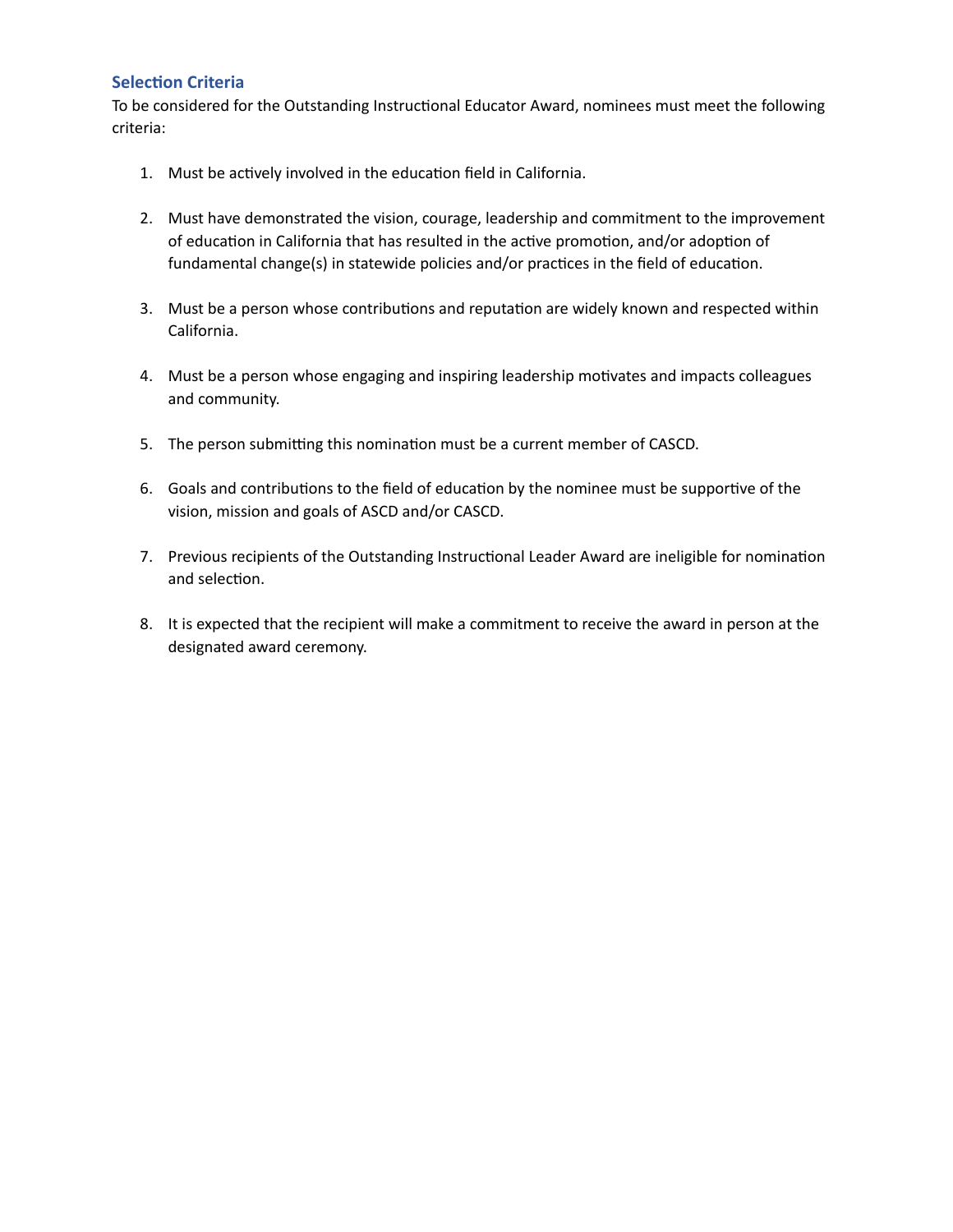# California ASCD Outstanding Instructional Leader Award **Nomination Form 2022**

| <b>Directions</b>                        | Please review the criteria prior to submitting a nomination for this<br>award. If submitting the nominee's resume, complete section 7 only.<br>If resume is unavailable, complete all sections of the nomination form<br>in their entirety. Partially completed forms will be ineligible for<br>consideration. Person submitting this nomination must be a member<br>of CASCD, although the nominee need not be a member of CASCD.<br>The selection committee will contact you if additional information is<br>needed. |  |
|------------------------------------------|------------------------------------------------------------------------------------------------------------------------------------------------------------------------------------------------------------------------------------------------------------------------------------------------------------------------------------------------------------------------------------------------------------------------------------------------------------------------------------------------------------------------|--|
| 1. Nominee:                              | See resume                                                                                                                                                                                                                                                                                                                                                                                                                                                                                                             |  |
| Name:                                    |                                                                                                                                                                                                                                                                                                                                                                                                                                                                                                                        |  |
| <b>Current Professional</b><br>Position: |                                                                                                                                                                                                                                                                                                                                                                                                                                                                                                                        |  |
| School/District/Place of<br>Employment:  |                                                                                                                                                                                                                                                                                                                                                                                                                                                                                                                        |  |
| Address:                                 | <u> 1989 - Johann Barbara, martxa alemaniar a</u>                                                                                                                                                                                                                                                                                                                                                                                                                                                                      |  |
|                                          | Telephone (W): Telephone and the contract of the contract of the contract of the contract of the contract of the contract of the contract of the contract of the contract of the contract of the contract of the contract of t                                                                                                                                                                                                                                                                                         |  |
|                                          | Telephone (H): Telephone (H):                                                                                                                                                                                                                                                                                                                                                                                                                                                                                          |  |
| <b>Email Address:</b>                    |                                                                                                                                                                                                                                                                                                                                                                                                                                                                                                                        |  |
| 2. Educational Background: See resume    |                                                                                                                                                                                                                                                                                                                                                                                                                                                                                                                        |  |
| Last degree received:                    |                                                                                                                                                                                                                                                                                                                                                                                                                                                                                                                        |  |